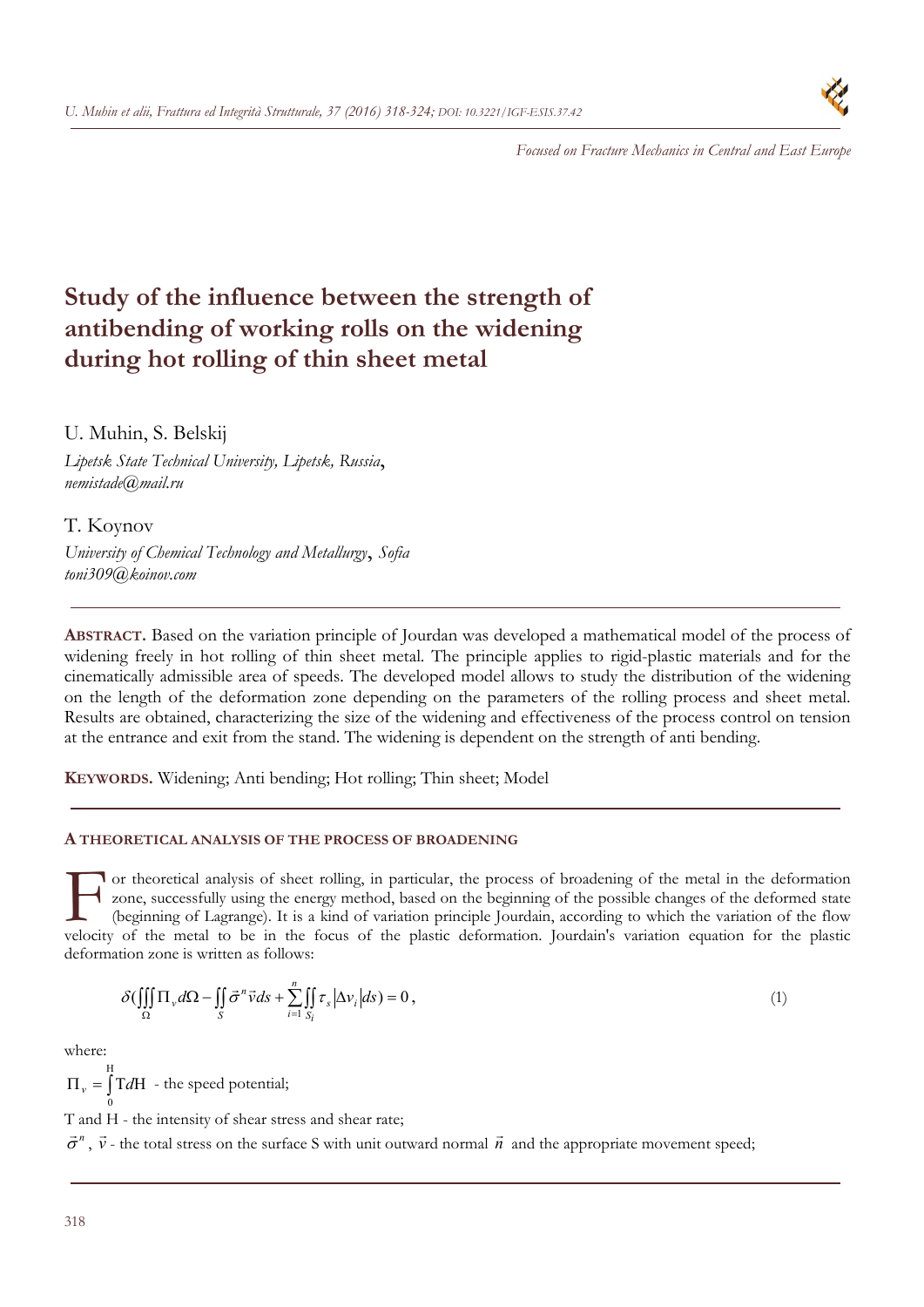

- $\Delta v_i$  the velocity jump at i- the cut surface  $S_i$ ;
- $\delta$  a symbol of variation;
- $\tau_{\rm s}$  the yield stress in shear.

For rigid-plastic medium (1) is rewritten as follows:

$$
\delta \left( \iiint\limits_{\Omega} \tau_s H d\Omega - \iint\limits_{S} \vec{\sigma}'' \vec{v} ds + \sum_{i=1}^{n} \iint\limits_{S_i} \tau_s \left| \Delta v_i \right| ds \right) = 0 \tag{2}
$$

The first integral (2) is the power of internal resistance, the second - power of the external forces on the borders of the center - the forces of friction between the rolls and the strip, front and rear tension, the third - power cut.

When using the Ritz variation equation for the case of rolling Jourdain with tension in the expanded form is written as follows [1]:

$$
\frac{\partial}{\partial a_j} (N_1 + N_2 + N_3 - N_4 + N_5) = 0,
$$
\n(3)

where:

- $N_1$  the power of internal resistance;
- N2 power sliding friction forces;

N3 - forces cut power;

- N4 power forward tension;
- N5 power adjustable tension;

*aj* - variable parameters.

Under the sign of differentiation is the expression for the total power rolling.

To describe the process of broadening the focus of the plastic deformation in the calculated use the circuit shown in Fig. 1. Hotbed of plastic deformation is divided into two areas - the zone and the zone timing lag. Form edge (dashed line) approximated by two straight segments - for the zone and the zone timing lag. In accordance with the scheme of the following symbols:

 $v_0$ ,  $v_1$ ,  $v_x$ ,  $v_y$  - entrance and exit strip speed and projection velocity metal side edge on the axis *x and y*, respectively;

 $h_0$ ,  $h_i$ ,  $h_1$ ,  $B_0$ ,  $B_i$ ,  $B_1$  - the thickness and half-width of the entrance and the neutral section and the output, respectively;  $\ell, x_i$  - the length of the deformation zone and the zone of advance.

The equations that describe the shape of the side edges of the strip in the hearth of plastic deformation can be written as follows:

a) for the area lead  $0 \le x \le x_i$ ; and b)  $x_i \le x \le \ell$  for the zone gap

$$
B_{ii}(x) = B_0 \left[ 1 + \beta + (\beta_t - \beta) \frac{x}{x_i} \right], \qquad B_{i\partial}(x) = B_0 \left[ 1 + \frac{\beta_t}{1 - t_i} - \frac{\beta_t}{1 - t_i} \frac{x}{\ell} \right]
$$

where:

$$
\beta = \frac{\Delta B}{B_0}, \ \beta_t = \frac{\Delta B_t}{B_0}, \ \Delta B = B_1 - B_0, \ \Delta B_t = B_i - B_0, \ t_i = \frac{x_i}{\ell}.
$$

From kinematic considerations we obtain the following conditions for the edge: a) for the area lead  $0 \le x \le x_i$ , b) for the zone gap  $x_i \le x \le \ell$ 

$$
\frac{v_y}{v_x}\Big|_{\dot{e}\dot{\sigma}} = \frac{\Delta B - \Delta B_t}{x_i}\,, \qquad \frac{v_y}{v_x}\Big|_{\dot{e}\dot{\sigma}} = \frac{\Delta B_t}{\ell - x_i}\,.
$$

For every material point of the current coordinate *(x, y)* determined in accordance with [2-3] following law changes the flow velocity of the metal:

a) for the area lead  $0 \le x \le x_i$ ; b) for the zone gap  $x_i \le x \le \ell$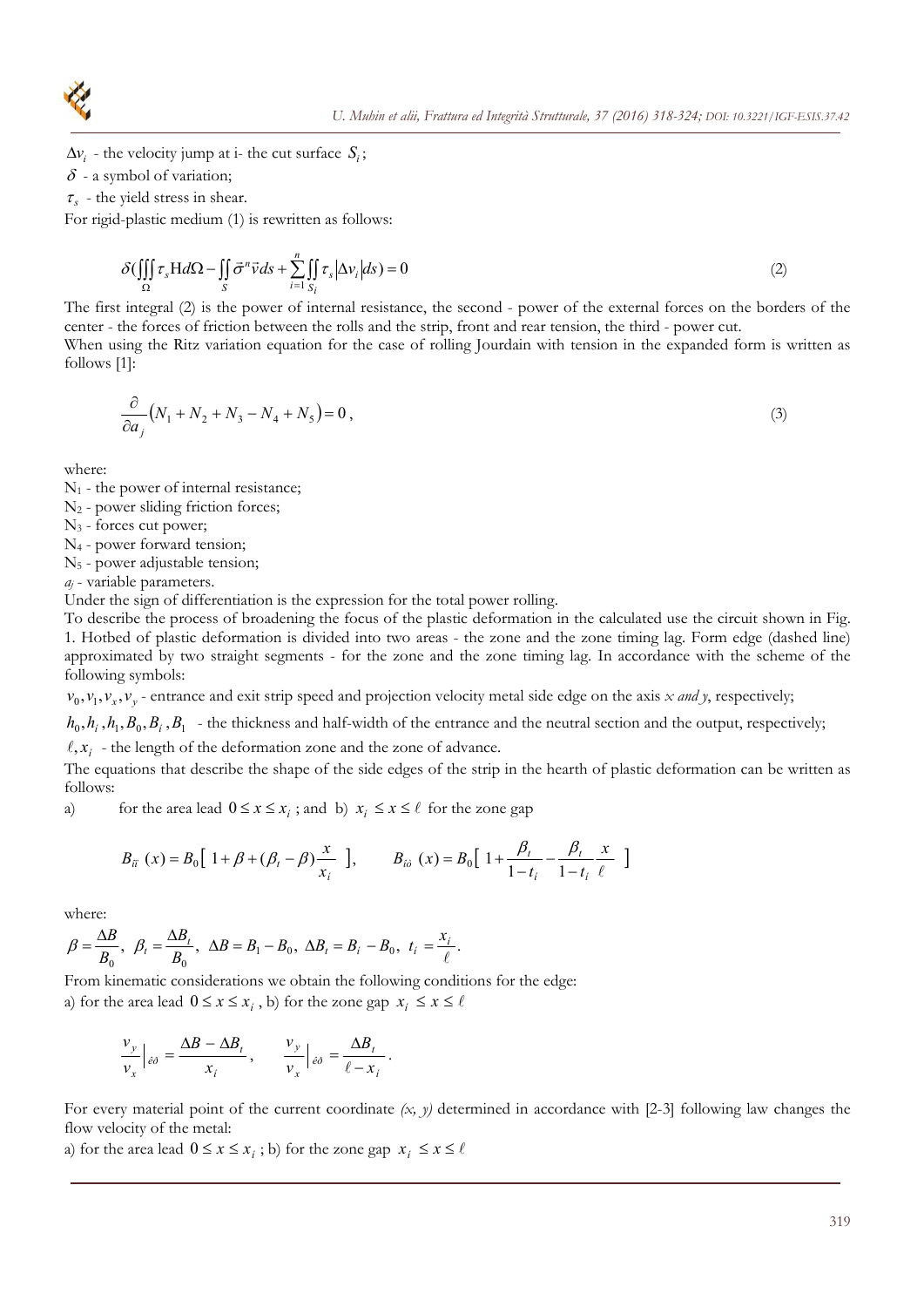*U. Muhin et alii, Frattura ed Integrità Strutturale, 37 (2016) 318-324; DOI: 10.3221/IGF-ESIS.37.42* 

$$
\frac{v_y}{v_x} = \frac{\Delta B - \Delta B_t}{x_i} \left[ \frac{y}{B_{\tilde{u}}(x)} \right]^p, \qquad \frac{v_y}{v_x} = \frac{\Delta B_t}{\ell - x_i} \left[ \frac{y}{B_{\tilde{u}}(x)} \right]^p, \tag{4}
$$

where  $p$  - the variable parameter.

Speed  $V_x$  is determined by the law of the constancy of the second volumes:

$$
v_0 h_0 B_0 = v_1 h_1 B_1 = v_x h_x B_x = v_a h_i B_i \cos \gamma , \qquad (5)
$$

2

where:  $V_a$ - the peripheral speed of the work roll;  $\gamma$  - neutral corner; *R* - radius of the work roll;  $\cos \gamma = \sqrt{1 - \left| \frac{\lambda_i}{R} \right|}$ )  $\left(\frac{x_i}{R}\right)$  $\gamma = \sqrt{1 - \left(\frac{x_i}{R}\right)^2}$ .



Using well-known relations of the theory of plasticity, and acting in the same way as in [2-3], we find an expression for the intensity of the strain rate, the capacity of the internal resistance and friction, shear and tension. Compared with the model [2-3] in the developed model will be power cut in the neutral section and the power of the front and back tension. Obtain a system of three equations:

$$
\begin{cases}\n\frac{\partial}{\partial p}(N_1 + N_2 + N_3 - N_4 + N_5) = 0 \\
\frac{\partial}{\partial (\Delta B)}(N_1 + N_2 + N_3 - N_4 + N_5) = 0 \\
\frac{\partial}{\partial (\Delta B_t)}(N_1 + N_2 + N_3 - N_4 + N_5) = 0\n\end{cases}
$$
\n(6)

System (6) is a mathematical model of the process of broadening the rolled strip, which can be used to study the distribution of the broadening in the deformation as a function of various parameters of rolling and strip, including the tension.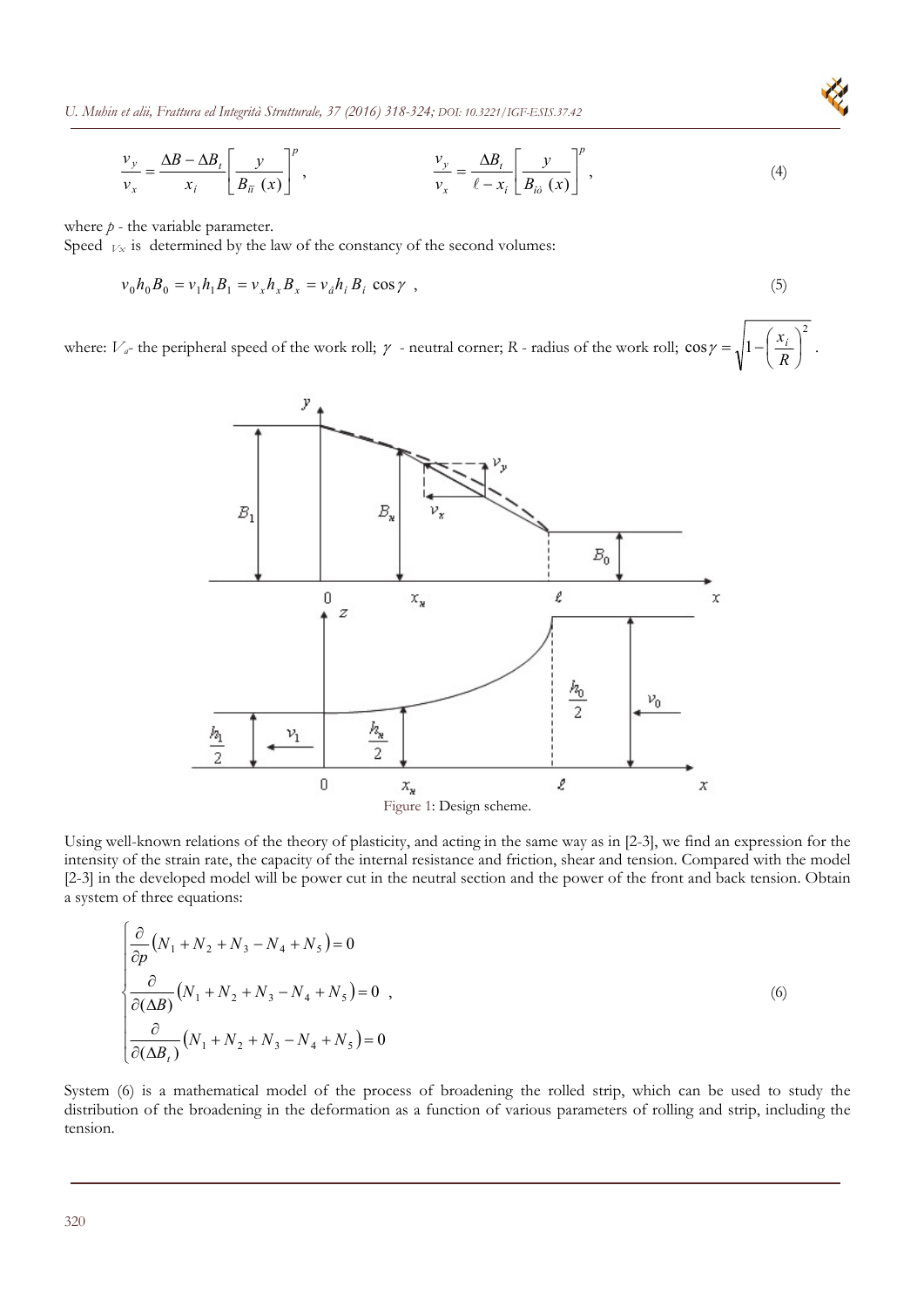## **EXPERIMENTAL STUDY OF THE PROCESS OF BROADENING**

o test the developed model, an experiment was conducted in a laboratory mill (diameter work rolls 120 mm). We rolled lead samples without tension, after the front end of the sample from the roll gap dwell, the rolls were bred, and the sample removed for measurement. Conditions and results of the experiment are shown in Tabs. 1 - 3.  $\int_{\frac{1}{a}}^{\infty}$ 

| $N$ of exp. |      |      |      | $h_0$ , mm $2B_0$ , mm $h_1$ , mm $2B_1$ , mm $\Delta h$ , mm $2\Delta B$ , mm $\ell_{\text{adiobi}}$ , mm |      |      |
|-------------|------|------|------|------------------------------------------------------------------------------------------------------------|------|------|
|             | 10.1 | 30.1 | 8.15 | 31.4                                                                                                       | 1.95 | 15.0 |
|             | 10.0 | 15.4 | 7.8  | 16.8                                                                                                       |      | 16.0 |

Table 1: Experimental conditions

| Distance from the inlet section,<br>mm                                             | $\Omega$ | 3.0   | 6.0  | 9.0  | 12.0 | 15.0 |  |
|------------------------------------------------------------------------------------|----------|-------|------|------|------|------|--|
| $2B(x)$ , mm                                                                       | 30.1     | 30.45 | 30.8 | 31.1 | 31.3 | 31.4 |  |
| Table 2: Measuring the width of the sample in the deformation zone (experiment 1). |          |       |      |      |      |      |  |
| Distance from the inlet section,<br>mm                                             | $\theta$ | 4.0   | 7.0  | 10.0 | 13.0 | 16.0 |  |
| $2B(x)$ , mm                                                                       | 15.4     | 15.8  | 16.2 | 16.6 | 16.7 | 16.8 |  |

Table 3: Measurer width of the sample in the deformation zone (experiment 2).

The results of theoretical calculations of the experiments are presented in Tab. 4 and Figs. 2 and 3.

| N of exp. | $l_{\ddot{a}\dot{a}\dot{o}\dot{a}\dot{b}\dot{c}}$ , mm | $x_i$ , mm | $2\Delta B_t$ , mm | $2\Delta B$ , mm | $Exp. -$<br>theory | Relative<br>$error, \%$ |
|-----------|--------------------------------------------------------|------------|--------------------|------------------|--------------------|-------------------------|
|           | 15.3                                                   | 5.2        | l.l                | 1.37             | $-0.07$            | $-5.4$                  |
|           | 16.25                                                  | 4.4        | 1.16               | 1.28             | 0.12               | 8.6                     |

Table 4: The results of theoretical calculations.



In Fig. 2 *a* and *b* shows: a thin line – experiments data, and colon - the result of a theoretical calculation. To study the effect of tension on the broadening of the two cases were calculated by application alternating front and back tension. In both cases, the specific tension was assumed to be 20% of the yield strength in tension. At this point, you must cast the remark I.Ya.Tarnovskogo [1] on a constant value by varying the tension of the full value of broadening, only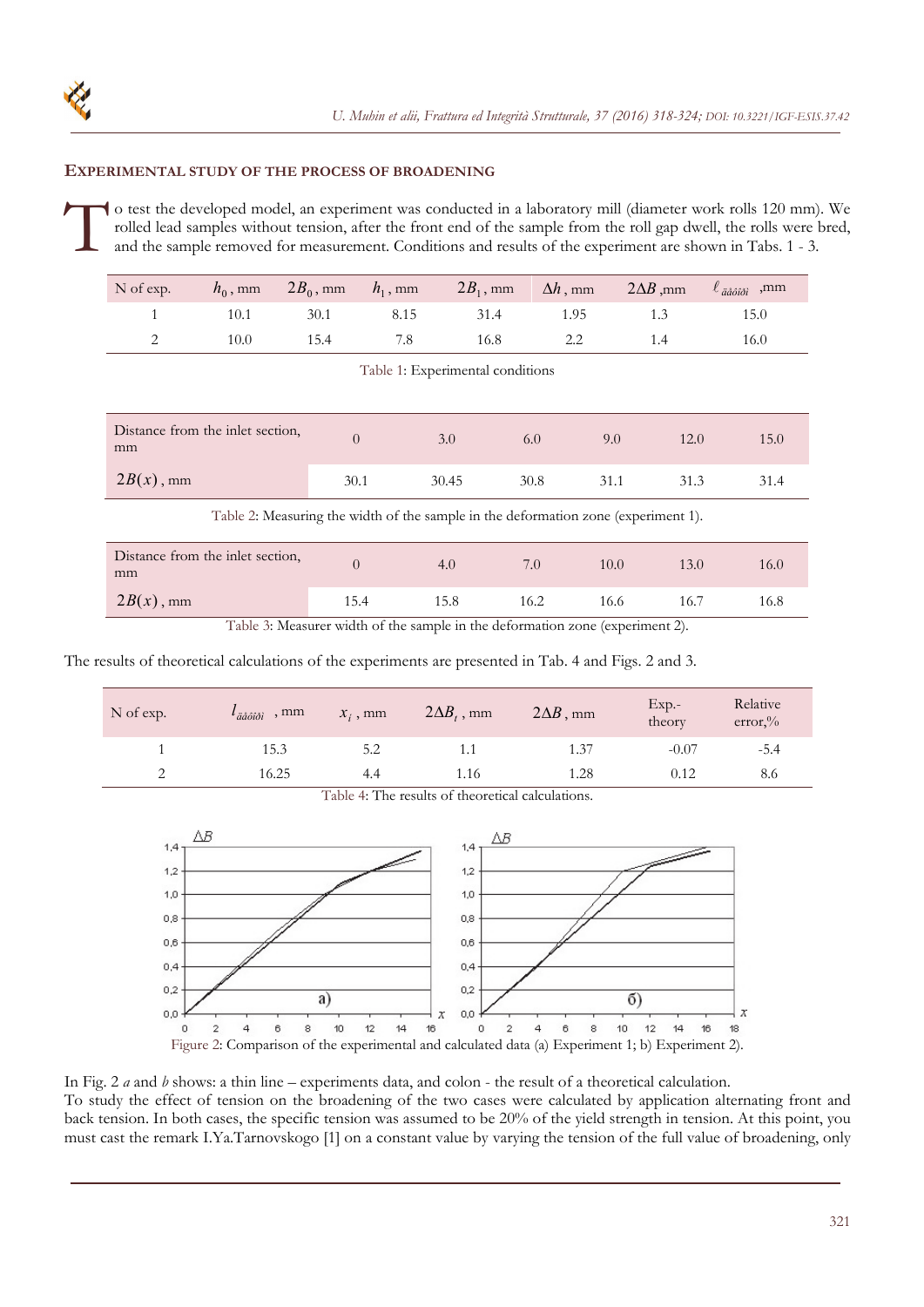

then can the correct application of the Jordan's principle. The results of calculation are shown in Figs. 3a and 3b.



Figure 3: Effect of the anterior and posterior tension on broadening (the conditions of experiment 1, b) the conditions of experiment 2).

Thick line corresponds to the distribution of outbreak strain broadening without tension, dashed - by applying only the front tension, fine - just by applying back tension. Theoretical calculation of the behavior of the side edges of the deformation zone by applying tension corresponds to practical results.

For example, the independence of the broadening of the front tension V.N.Vydrina noted in [4] and V.P.Kalinina [5].

#### **THE UNEVEN DISTRIBUTION OF STRESSES ON THE SPECIFIC BANDWIDTH AND BROADENING**

e now turn to the Eq. (3) - it consists of different signs - power front tension, and - power adjustable tension. According to this equation, the value of broadening for the combination of thickness and tension when these power offset each other, must be equal to the broadening of the rolling without tension. W e now turn to the Eq. (3) - it consists of different signs - power front tension, and - power adjustable tension.<br>According to this equation, the value of broadening for the combination of thickness and tension when thes

less than the rolling without tension. The question arises of how these facts are consistent with the energy balance equation. It can be assumed that the application is the cause of tension in the Eq. (3) additional capacity of the forces acting on the inlet and outlet sections of the deformation zone.

To test this hypothesis using the software package NISA/DISPLAY firm EMRC (USA) finite element stress fields were built in the plate, one side of which is fixed on the movement, and the other is uniformly loaded with tensile stress. Entrenchment simulates the output section of the deformation zone. The stress field for the case of uniformly distributed applications tension within the bandwidth of the deformation zone is shown in Fig. 4.

It can be seen that the distribution of the tensile stress at the exit of the deformation zone has a pronounced unevenness, which generally can be described as a function.  $\sigma_x = \varphi(y)$ . This non-uniformity due to the appearance of power, called the power consumed bandwidth on the accumulation of potential energy [6,7], which is bringing a band of the deformation zone. Its value is calculated as follows:

$$
N_{\vec{m}\hat{\sigma}} = \tau_s v_1 h_1 \int_0^B \frac{\sigma_x^2}{2E} dy \,. \tag{7}
$$

This power should appear in Eq. (3), together with the power of the front tension. In addition, tension band to which a tension, characterized by compressive stresses in the direction perpendicular to the rolling direction, which also influence the decrease of the broadening of the band at rolling with tension.

Similar reasoning applies to the back tension.

Changing the amount of force bending of the work rolls promotes redistribution of specific tension in width rolled strip. This changes the balance of power, and, therefore, changes the value of broadening (Fig. 5).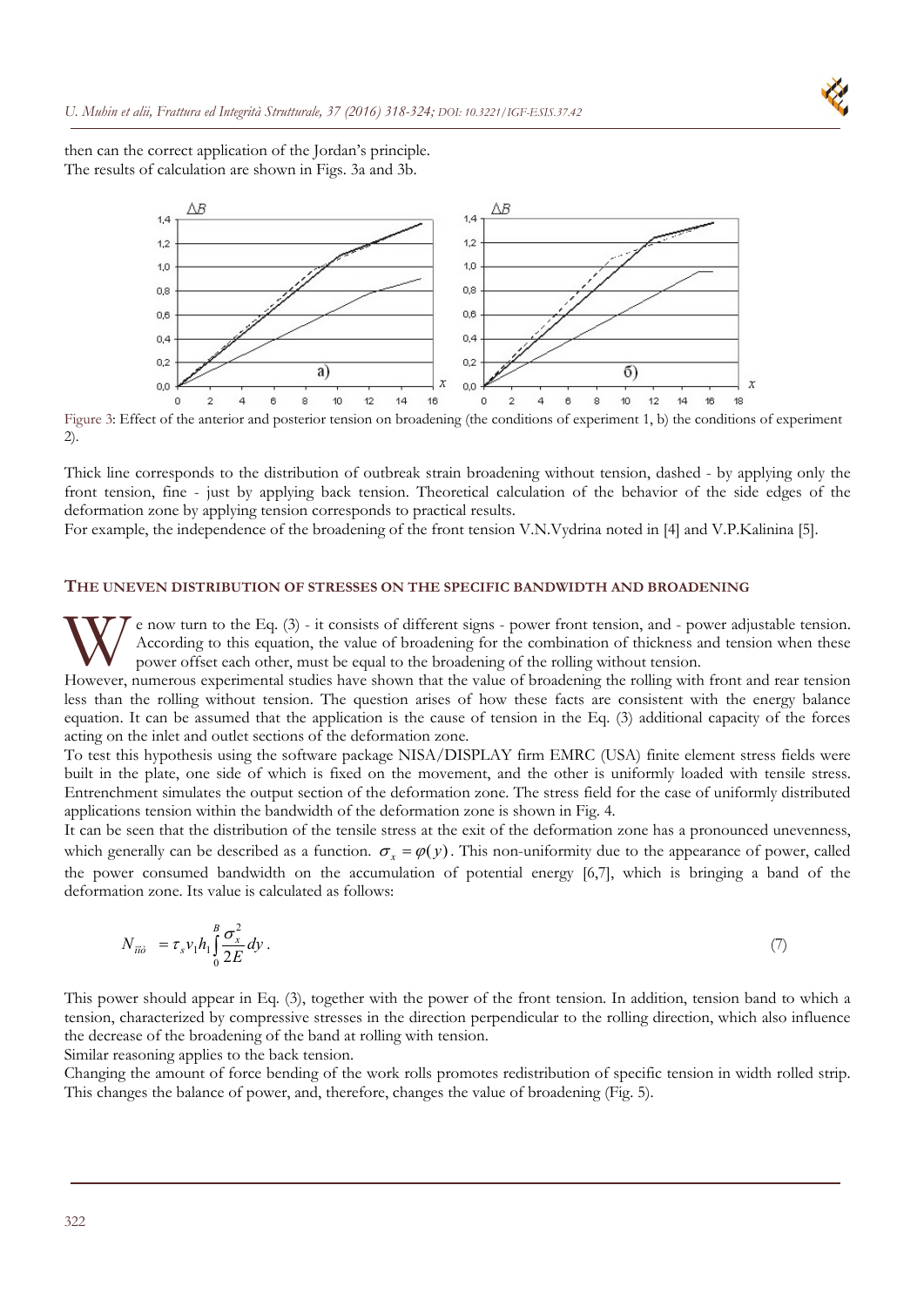

Figure 4: Distribution of tensile stress.



Figure 5: Impact of the work roll bending efforts on the distribution of specific tensions at the entrance and exit of deformation zone